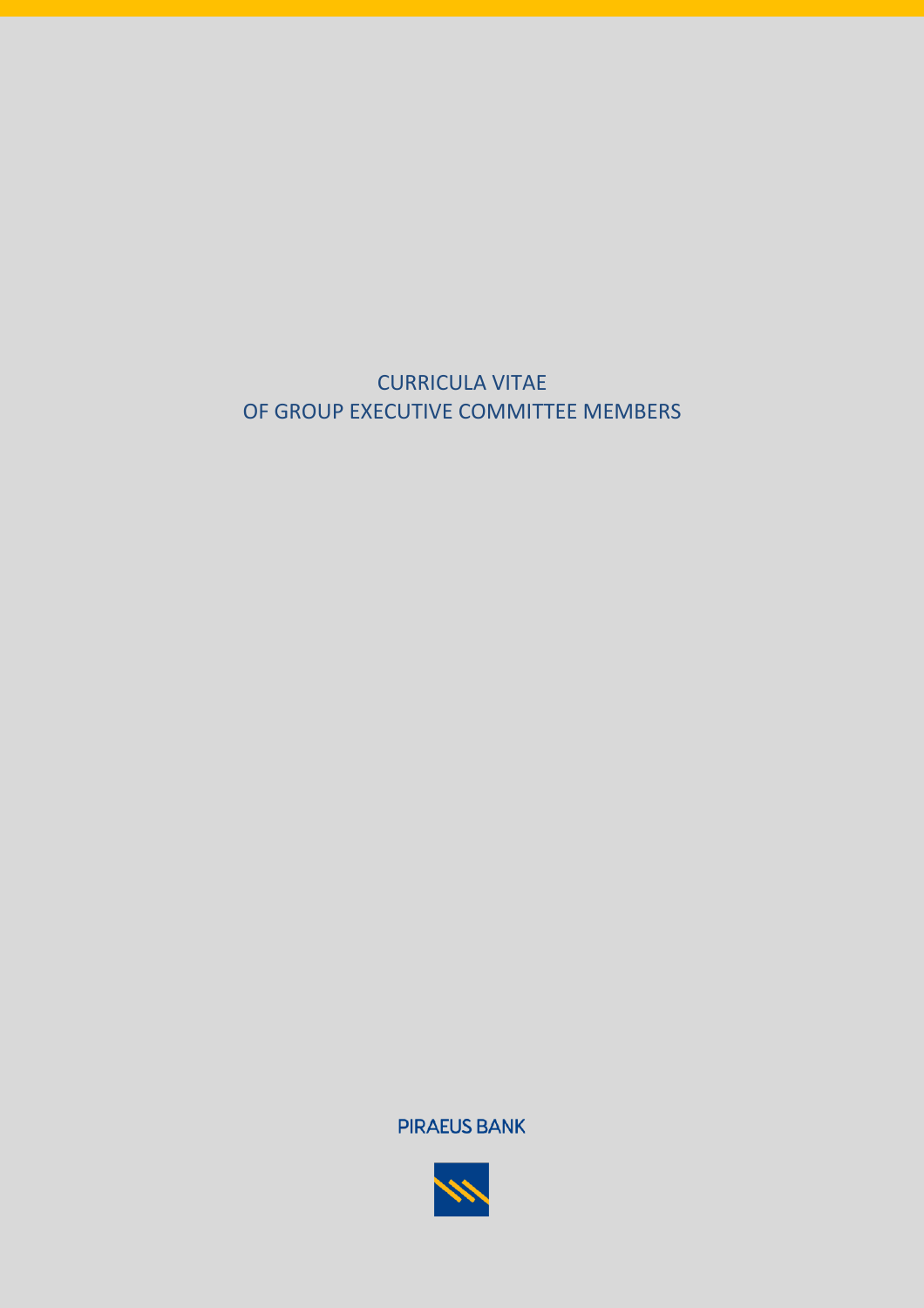

# **Index**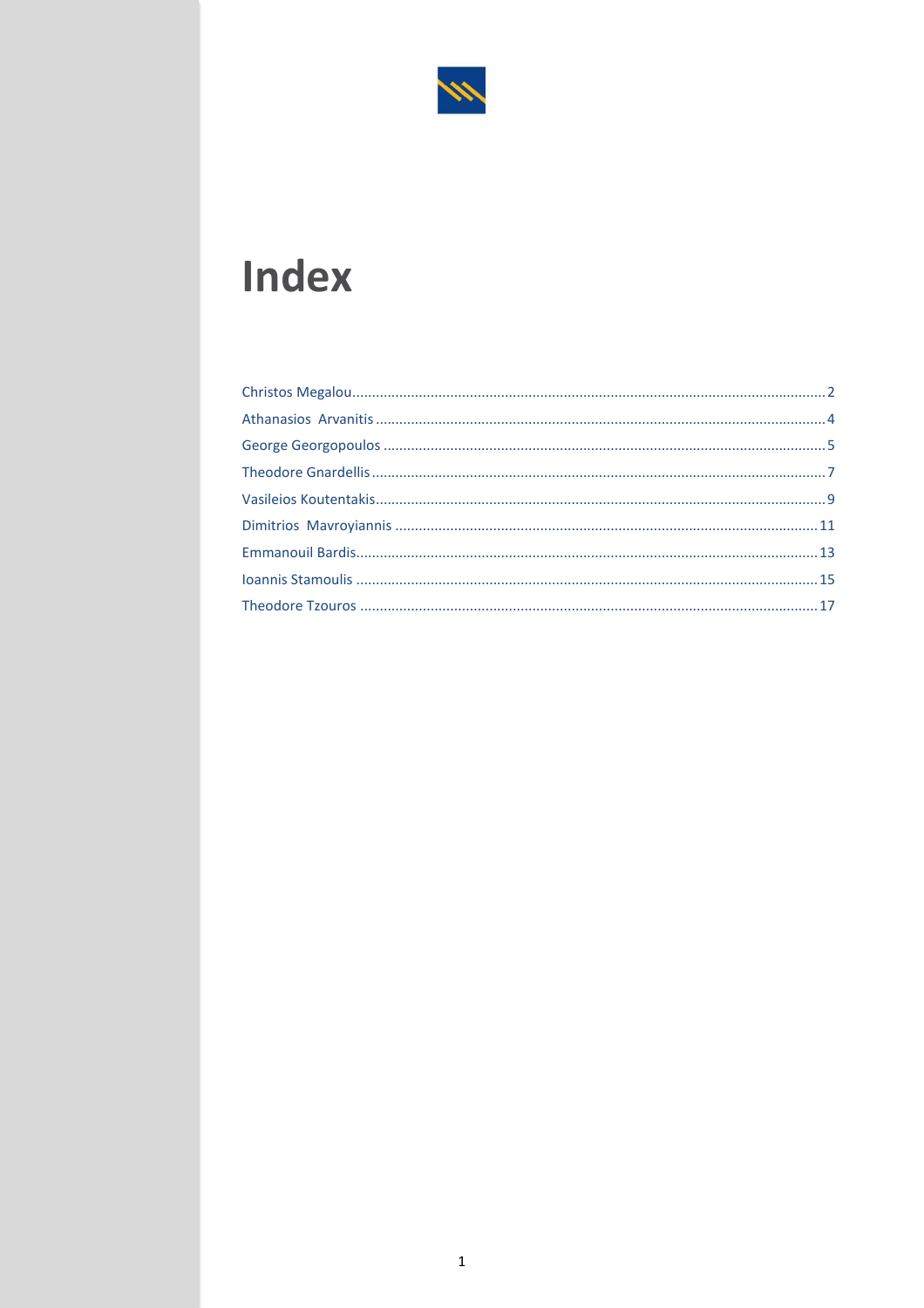



# <span id="page-2-0"></span>**Christos Megalou**

**Year of birth 1959**

**Nationality Greek, British**

### **CURRENT ROLE IN PIRAEUS BANK**

| <b>Board position</b>                  | <b>Executive Board Member</b>                                                                                                                                                                                                                                                                                                                                   |
|----------------------------------------|-----------------------------------------------------------------------------------------------------------------------------------------------------------------------------------------------------------------------------------------------------------------------------------------------------------------------------------------------------------------|
| <b>Board appointment</b>               | December 2020                                                                                                                                                                                                                                                                                                                                                   |
| <b>Board committees membership</b>     |                                                                                                                                                                                                                                                                                                                                                                 |
| <b>Executive position</b>              | Chief Executive Officer (CEO)                                                                                                                                                                                                                                                                                                                                   |
| <b>Joined Piraeus Bank</b>             | 2017                                                                                                                                                                                                                                                                                                                                                            |
| <b>Executive committees membership</b> | Chair of the Group Executive Committee<br>Chair of the Asset-Liability Management<br>Committee (ALCO)<br>Chair of the Corporate Responsibility Committee<br>Chair of the Supervisory & NPL Management<br>Council<br>Chair of the Client Management Committee<br>Chair of the Transformation Committee<br>Chair of the Group Communication Strategy<br>Committee |
| <b>Executive business oversight</b>    |                                                                                                                                                                                                                                                                                                                                                                 |
| <b>Recent history</b>                  |                                                                                                                                                                                                                                                                                                                                                                 |

**PREVIOUS PROFESSIONAL OCCUPATION**

| 2016         | Advent International, Senior Advisor, London                                    |
|--------------|---------------------------------------------------------------------------------|
| 2015 to 2016 | Fairfax Financial Holdings, Senior Advisor,<br>Toronto & London                 |
| 2013 to 2015 | Eurobank Ergasias S.A., CEO, Athens, Greece                                     |
| 1997 to 2013 | Credit Suisse Group, Investment Banking, Vice-<br>Chairman of Southern Europe,  |
|              | Co-Head of Investment Banking for Southern<br>Europe, Managing Director, London |
| 1989 to 1997 | Barclays de Zoete Wedd, Director, Athens &<br>London                            |
| 1986 to 1989 | Agricultural Bank of Greece, Internal Audit<br>Division, Athens, Greece         |
| 1984 to 1986 | Arthur Andersen, Athens, Greece                                                 |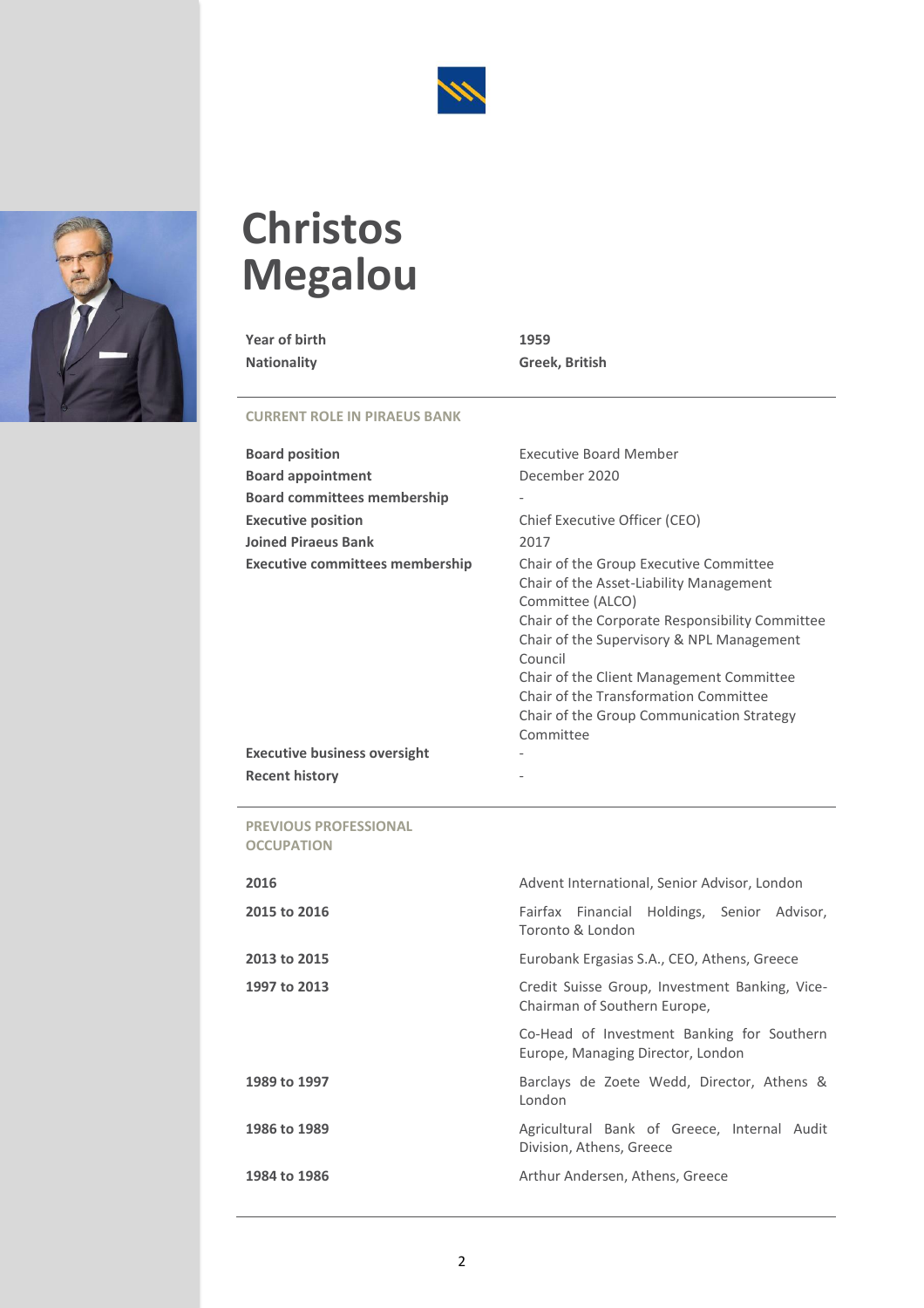

| 2021 to present | Hellenic Bank Association, Non Executive BoD<br>Member                               |
|-----------------|--------------------------------------------------------------------------------------|
| 2016 to present | Global Federation Competitiveness Councils,<br>Washington, USA, Distinguished Fellow |
| 2016 to present | Safe Bulkers Inc, Non-Executive Board Member                                         |
| 2014 to present | Parents Leadership Council at Northeastern<br>University, Boston, USA, Member        |
| 2013 to 2015    | Hellenic Bank Association, Greece, Deputy Chair                                      |
| 2010 to 2013    | Hellenic Bankers Association, UK, Chairman                                           |
| 1993 to 1997    | British Hellenic Chamber of Commerce, Greece,<br>Deputy Chairman                     |

### **ACADEMIC CREDENTIALS**

MBA in Finance, University of Aston, Birmingham, UK, 1982 BSc in Economics, University of Athens, Greece, 1981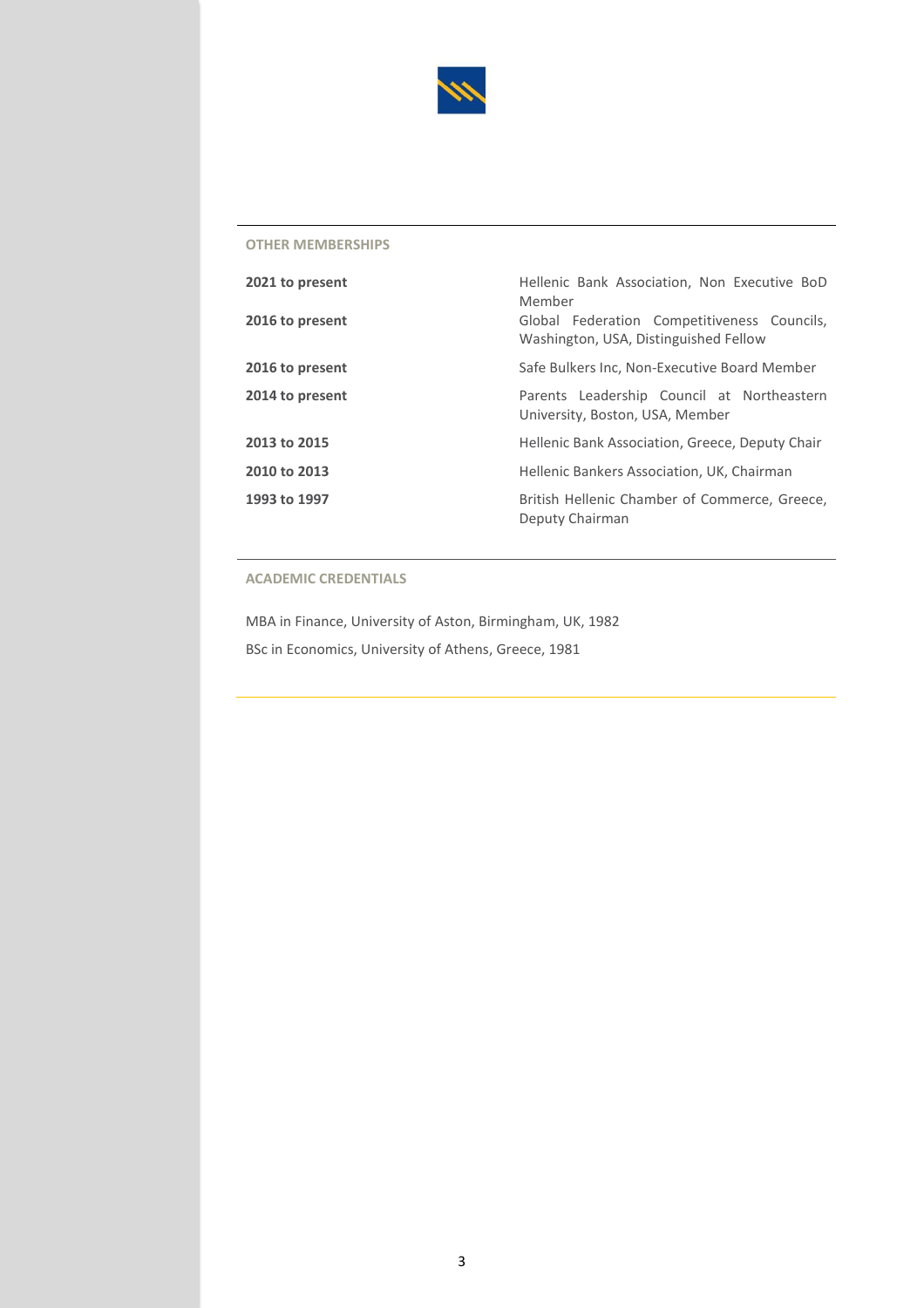



# <span id="page-4-0"></span>**Athanasios Arvanitis**

| Year of birth<br><b>Nationality</b>    | 1965<br><b>Greek</b>                                                                                                                                                                                                                                                                                           |
|----------------------------------------|----------------------------------------------------------------------------------------------------------------------------------------------------------------------------------------------------------------------------------------------------------------------------------------------------------------|
| <b>CURRENT ROLE IN PIRAEUS BANK</b>    |                                                                                                                                                                                                                                                                                                                |
|                                        | Member of the Group Executive Committee                                                                                                                                                                                                                                                                        |
| <b>Executive position</b>              | Executive General Manager, Group Chief<br>Treasurer, Head of Piraeus Financial Markets                                                                                                                                                                                                                         |
| <b>Joined Piraeus Bank</b>             | 1999                                                                                                                                                                                                                                                                                                           |
| <b>Executive committees membership</b> | Vice President Asset-Liability Management<br>Committee (ALCO)<br>Member of Macroeconomic Affairs Committee<br>Member of the Operational Risk Committee<br>(ORCO)<br>Member of the Project Expense Approval<br>Committee<br>Member of the Group Planning Committee<br>Member of the Client Management Committee |
| <b>Executive business oversight</b>    | Piraeus Financial Markets (PFM)                                                                                                                                                                                                                                                                                |

### **PREVIOUS PROFESSIONAL OCCUPATION**

**1992 to 1999** National Westminster Bank, Greece, Deputy Treasurer & Head of Financial Products Sales, reporting to the Country Treasurer, responsible for all marketing and sales activities of the Athens Treasury

### **OTHER INFORMATION**

Piraeus Bank, Achievement Award

### **ACADEMIC CREDENTIALS**

MBA, Manchester Business School, 1992

Stern School of Business, New York University, USA, international MBA exchange program, Finance courses, 1991

Degree in Business Administration, The Athens University of Economics & Business Studies, 1988

Greek Productivity Center, two-year course in Computer Programming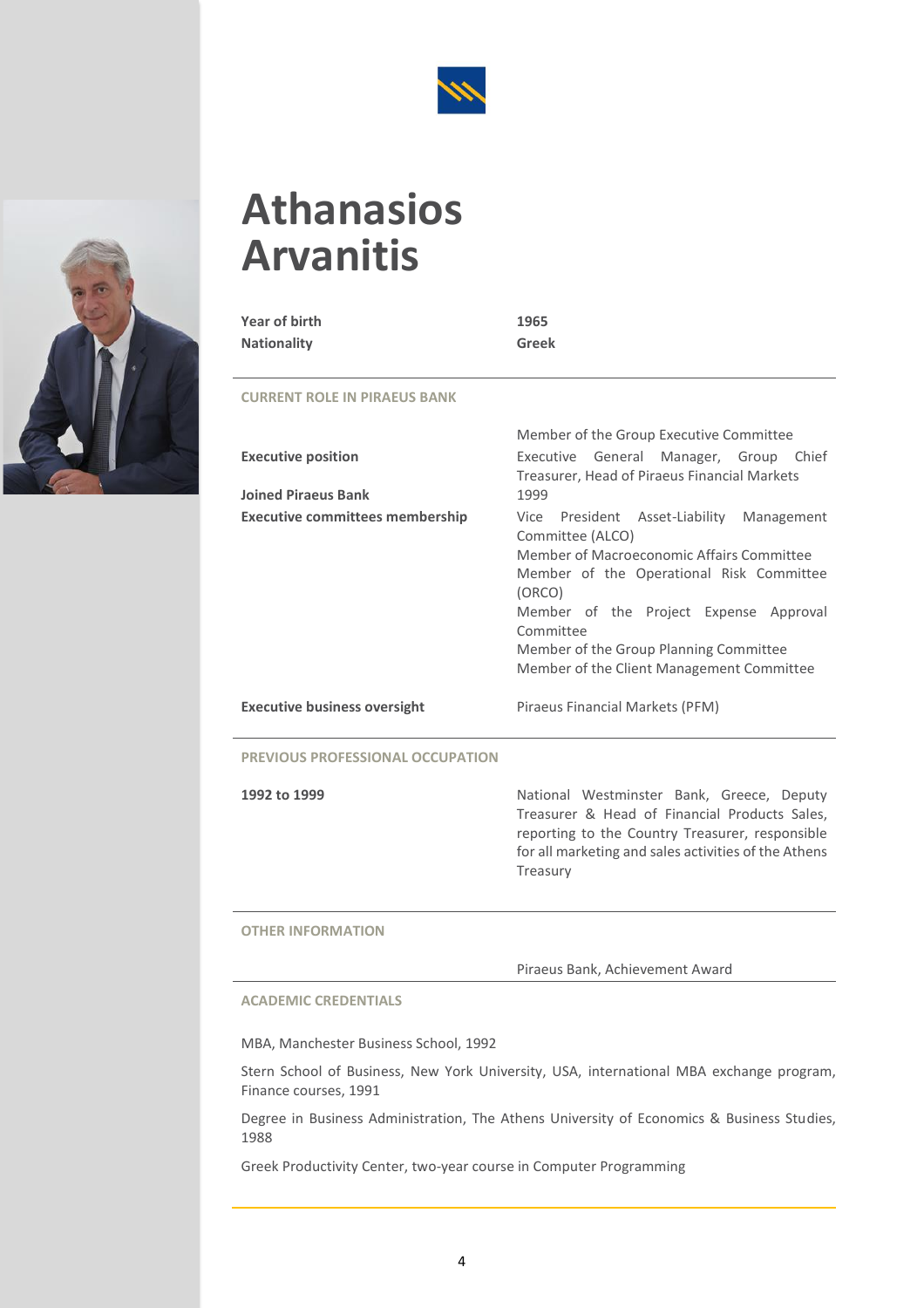



# <span id="page-5-0"></span>**George Georgopoulos**

| Year of birth      | 1968  |
|--------------------|-------|
| <b>Nationality</b> | Greek |

### **CURRENT ROLE IN PIRAEUS BANK**

|                                                         | Member of the Group Executive Committee                                                                                                                                                                                                                                                                                                                                                                                                                                  |
|---------------------------------------------------------|--------------------------------------------------------------------------------------------------------------------------------------------------------------------------------------------------------------------------------------------------------------------------------------------------------------------------------------------------------------------------------------------------------------------------------------------------------------------------|
| <b>Executive position</b><br><b>Joined Piraeus Bank</b> | Executive General Manager, Group Chief Human<br><b>Resources Officer</b><br>1999                                                                                                                                                                                                                                                                                                                                                                                         |
| <b>Executive committees membership</b>                  | Chair of the Job Family Model (JFM) Governance<br>Committee<br>Member of the Senior Expenses Committee<br>Member of the Transformation Committee<br>Member of the Corporate Responsibility Committee<br>Member of the Investment Products Committee<br>(MIFID II)<br>Member of the Whistle Blowing Committee<br>Member of the Sponsorships and Donations<br>Committee<br>Member of the Coronavirus Task Force<br>Member of the Group Communication Strategy<br>Committee |
| <b>Executive business oversight</b>                     | <b>Group Human Resources</b>                                                                                                                                                                                                                                                                                                                                                                                                                                             |
| <b>Recent history</b>                                   | General Manager, Individuals' Banking & Financial<br>Planning Products (2018-2020)                                                                                                                                                                                                                                                                                                                                                                                       |
| <b>PREVIOUS PROFESSIONAL</b><br><b>OCCUDATION</b>       |                                                                                                                                                                                                                                                                                                                                                                                                                                                                          |

**OCCUPATION**

 $\overline{\phantom{a}}$ 

**1999 to 2020** Piraeus Bank:

Deputy General Manager, Deposits, Bancassurance & Affluent Banking (2015-2018)

Assistant General Manager, Head of Branch Network Northern Greece (2012-2015)

Deputy Treasurer, Head of Sales (2007-2012)

Member of the Group Executive Committee

Head of Treasury Sales (1999-2007)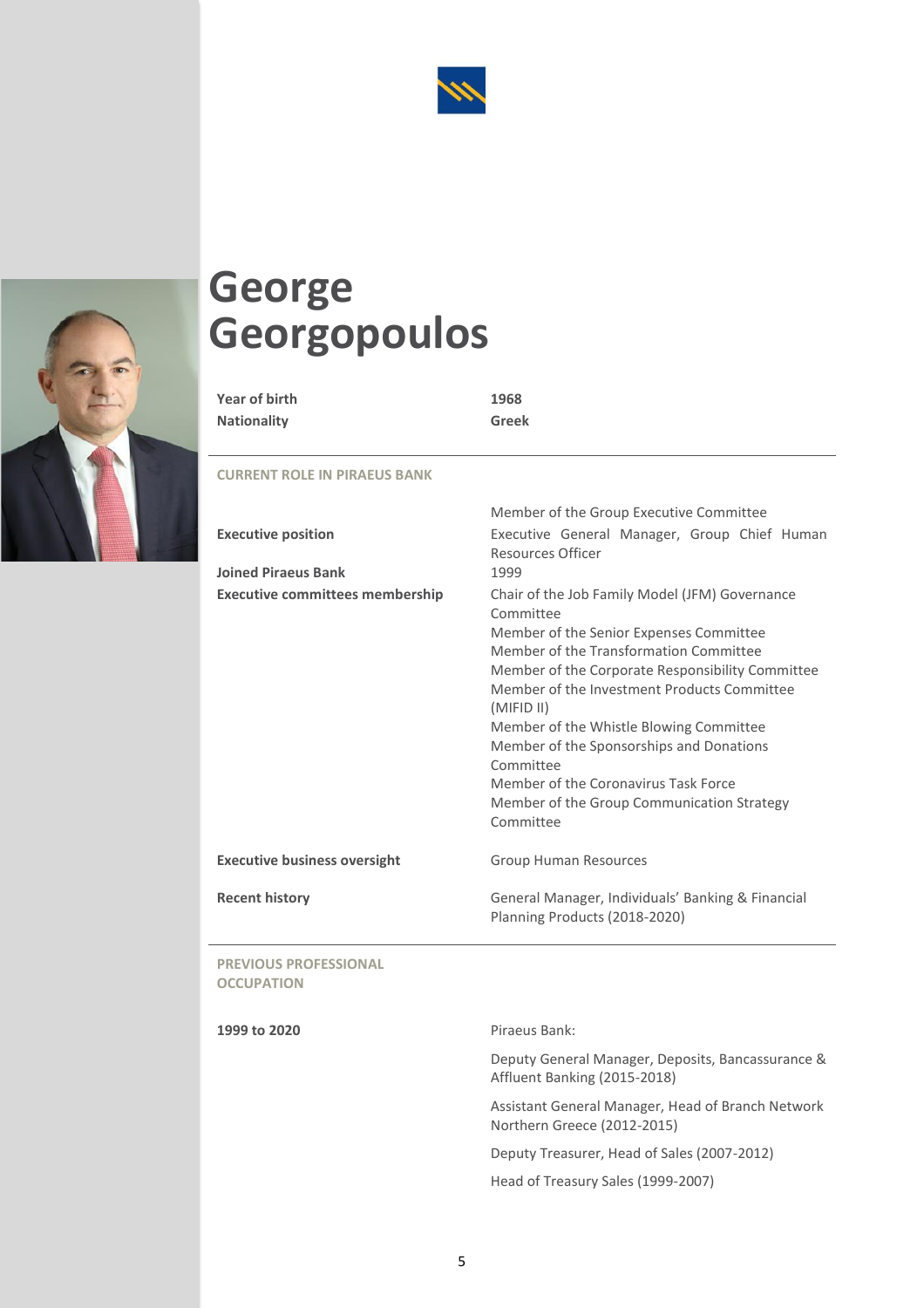

**<sup>1994</sup> to <sup>1999</sup>** National Westminster Bank, Athens, Greece:

Head of Treasury Sales Desk (1997-1999)

Assistant Manager, Corporate Sales Trader (1994- 1997)

**OTHER MEMBERSHIPS**

**ACADEMIC CREDENTIALS**

MBA, Alliance Manchester Business School, 1992

International MBA Exchange Programme, University of Miami, 1991

BA Economics & BSc Marketing Management (2nd major), American College of Greece, 1990

-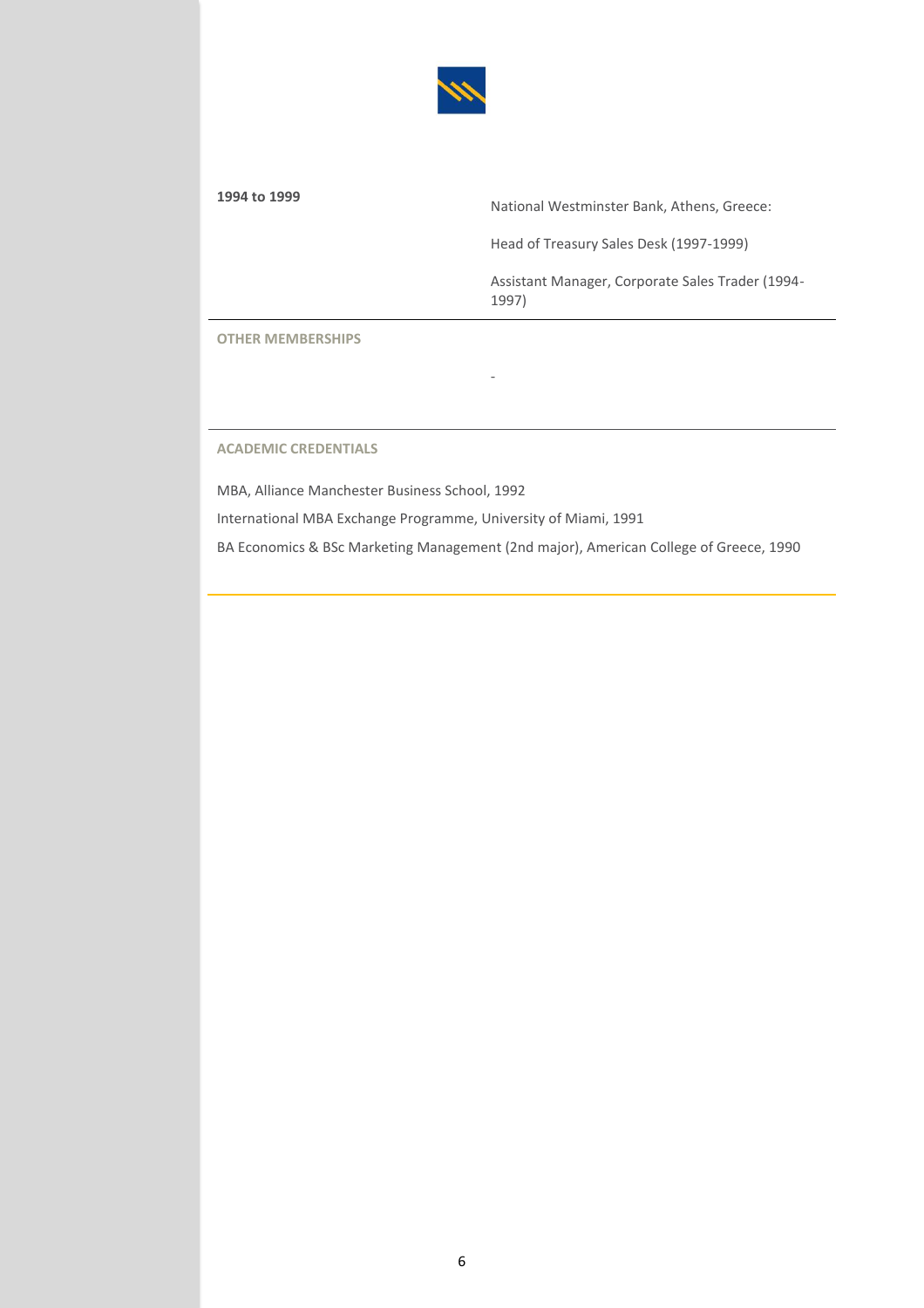

<span id="page-7-0"></span>

**Year of birth 1975 Nationality Greek**

| <b>Board committees membership</b>                | Member of the Group Executive Committee                                                                                                                                                                                                                                                                                                                                                                                                                                                                                                                                                   |
|---------------------------------------------------|-------------------------------------------------------------------------------------------------------------------------------------------------------------------------------------------------------------------------------------------------------------------------------------------------------------------------------------------------------------------------------------------------------------------------------------------------------------------------------------------------------------------------------------------------------------------------------------------|
| <b>Executive position</b>                         | Executive General Manager, Group CFO                                                                                                                                                                                                                                                                                                                                                                                                                                                                                                                                                      |
| <b>Joined Piraeus Bank</b>                        | 2018                                                                                                                                                                                                                                                                                                                                                                                                                                                                                                                                                                                      |
| <b>Executive committees membership</b>            | Chair of the Senior Expenses Committee<br>Chair of the Project Expense Approval Committee<br>Chair of the Group Planning Committee<br>Chair of the Divestment Claims Settlement<br>Committee<br>Member of the Supervisory and NPL Management<br>Council<br>Member of the Asset-Liability Management<br>Committee (ALCO)<br>Member of the Expenses Committee<br>Member of the Special Situations Committee<br>Member of the Macroeconomic Affairs Committee<br>Member of the Provisioning Committee<br>Member of the Client Management Committee<br>Member of the Transformation Committee |
| <b>Executive business oversight</b>               | <b>Group Financial Management</b>                                                                                                                                                                                                                                                                                                                                                                                                                                                                                                                                                         |
|                                                   |                                                                                                                                                                                                                                                                                                                                                                                                                                                                                                                                                                                           |
| <b>Recent history</b>                             | Piraeus Bank, Deputy General Manager, PLU Strategy<br>$(2018 - 2019)$                                                                                                                                                                                                                                                                                                                                                                                                                                                                                                                     |
| <b>PREVIOUS PROFESSIONAL</b><br><b>OCCUPATION</b> |                                                                                                                                                                                                                                                                                                                                                                                                                                                                                                                                                                                           |
| 2017 to 2018                                      | NN Group, Greece, Chief Strategy and<br><b>Transformation Officer</b>                                                                                                                                                                                                                                                                                                                                                                                                                                                                                                                     |
| 2013 to 2017                                      | Emirates Islamic Bank, Un. Arab Emirates, Head of<br><b>Strategy &amp; Transformation</b>                                                                                                                                                                                                                                                                                                                                                                                                                                                                                                 |
| 2010 to 2013                                      | Bank of Cyprus, Greece, Chief of Staff, First Deputy<br>Group Chief Executive Officer                                                                                                                                                                                                                                                                                                                                                                                                                                                                                                     |
| 2005 to 2010                                      | McKinsey & Company, Greece, Associate Partner<br>$(2009 - 2010)$                                                                                                                                                                                                                                                                                                                                                                                                                                                                                                                          |
|                                                   | Engagement Manager (2007-2009)                                                                                                                                                                                                                                                                                                                                                                                                                                                                                                                                                            |

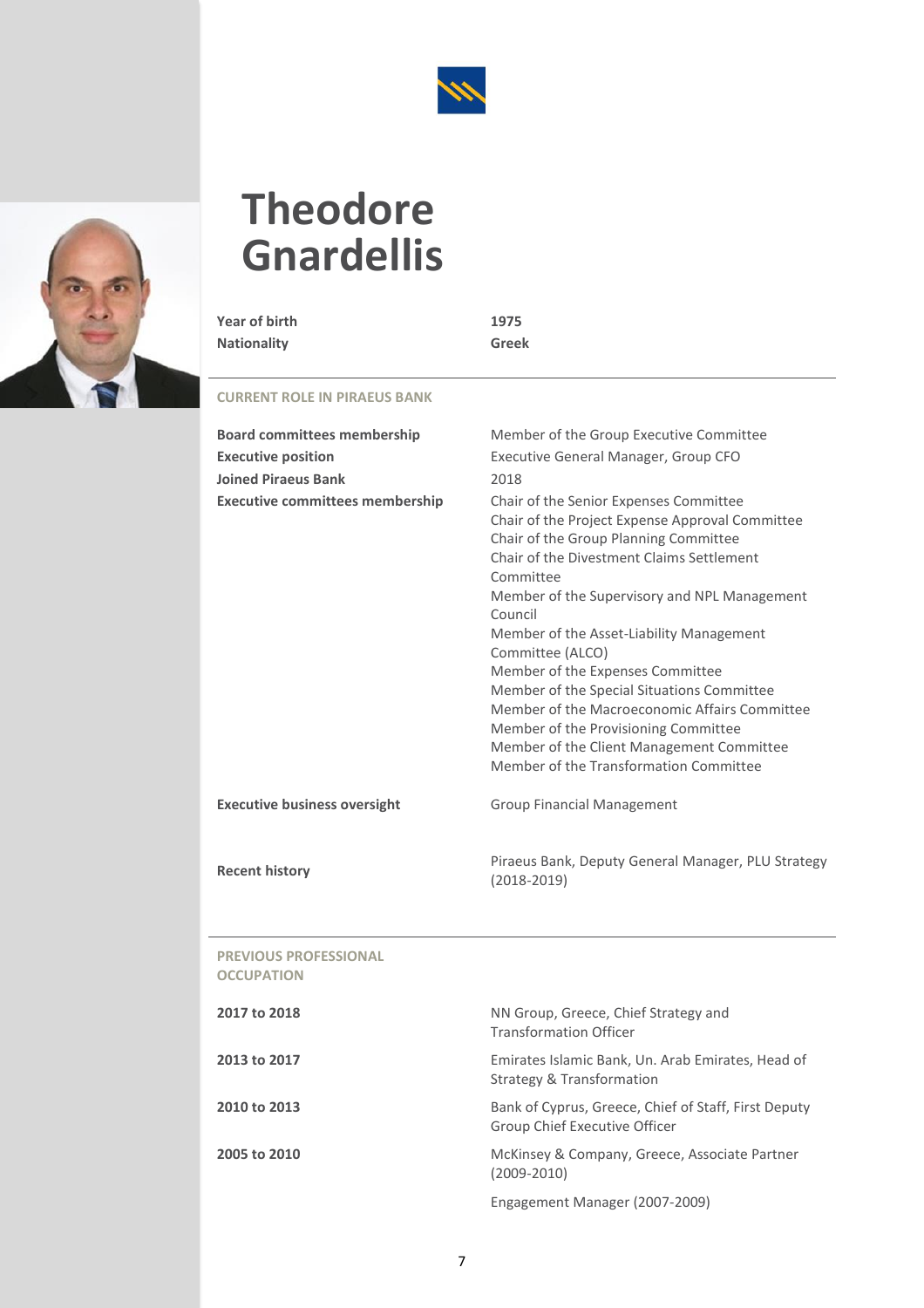

|                     | Associate (2005-2007)                                                        |
|---------------------|------------------------------------------------------------------------------|
| 2002 to 2004        | ATOS Origin, Greece, Aquatics Results Manager,<br>Olympic Games, Athens 2004 |
| <b>2001 to 2002</b> | MARS & Co, Gr. Britain, Senior Associate Consultant,<br>Mars & Co Consulting |
| 1999 to 2000        | Ministry of Development, IT Engineer                                         |
|                     |                                                                              |

**ACADEMIC CREDENTIALS**

MBA, Imperial College, UK, 2001 MEng in Computer Engineering & Informatics, University of Patras, Greece, 1998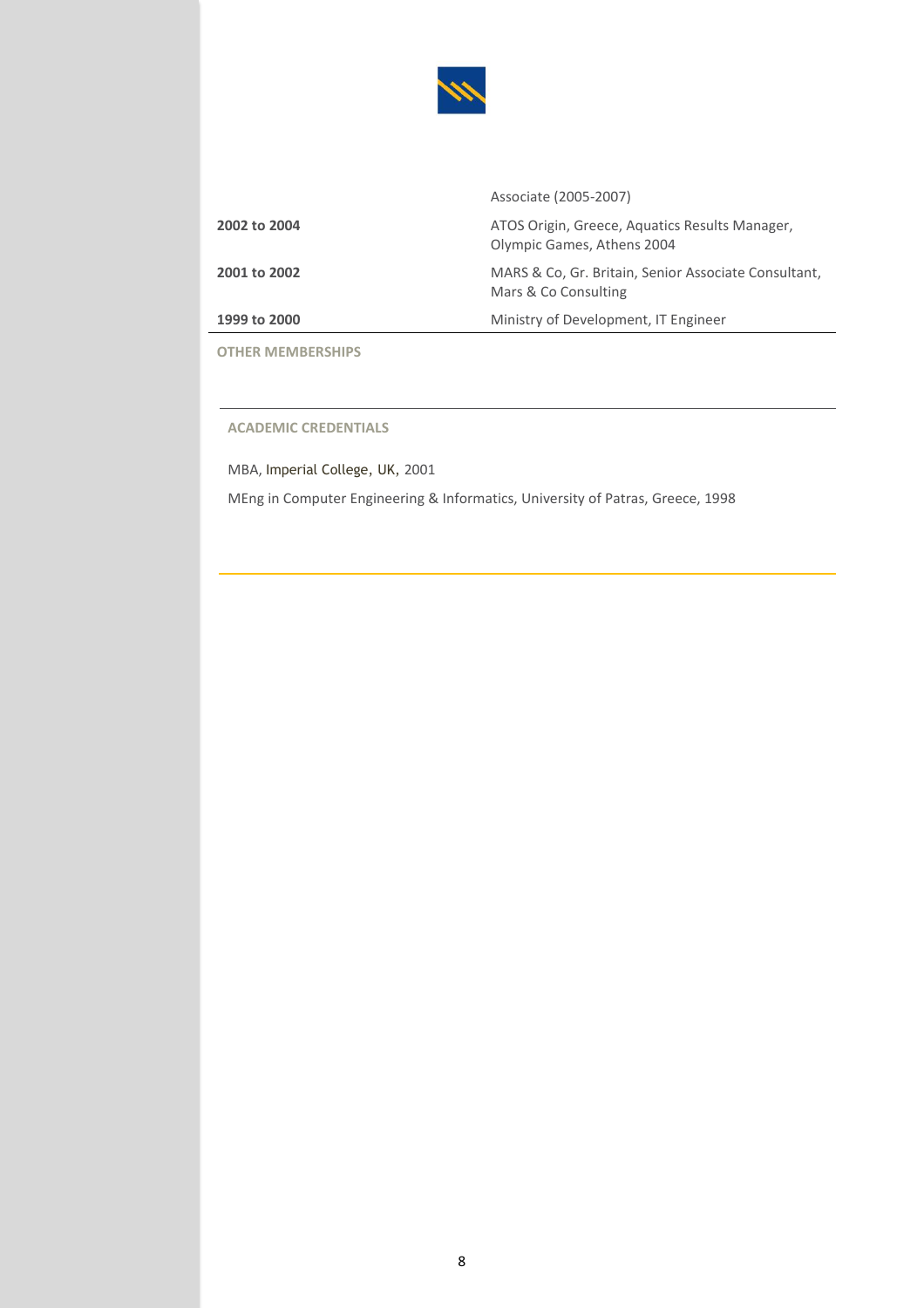

# <span id="page-9-0"></span>**Vasileios Koutentakis**

**Year of Birth 1963 Nationality** 

| <b>Board position</b>                  | <b>Executive Member</b>                                                                                                                                                                                                                                                                                                                                                                                                                                                                                                                                                                                                                                                                                                                                                  |
|----------------------------------------|--------------------------------------------------------------------------------------------------------------------------------------------------------------------------------------------------------------------------------------------------------------------------------------------------------------------------------------------------------------------------------------------------------------------------------------------------------------------------------------------------------------------------------------------------------------------------------------------------------------------------------------------------------------------------------------------------------------------------------------------------------------------------|
| <b>Board appointment</b>               | December 2020                                                                                                                                                                                                                                                                                                                                                                                                                                                                                                                                                                                                                                                                                                                                                            |
| <b>Board committees membership</b>     |                                                                                                                                                                                                                                                                                                                                                                                                                                                                                                                                                                                                                                                                                                                                                                          |
| <b>Executive position</b>              | Executive General Manager, Retail Banking &<br>Distribution Networks, Chief Retail Banking                                                                                                                                                                                                                                                                                                                                                                                                                                                                                                                                                                                                                                                                               |
| <b>Joined Piraeus Bank</b>             | 2004                                                                                                                                                                                                                                                                                                                                                                                                                                                                                                                                                                                                                                                                                                                                                                     |
| <b>Executive committees membership</b> | Member of the Group Executive Committee<br>Vice Chairman of the Group Communication<br><b>Strategy Committee</b><br>Member of the Asset-Liability Management<br>Committee (ALCO)<br>Member of the Supervisory and NPL<br>Management Council<br>Member of the Senior Ethics Advisory<br>Committee<br>Member of the Client Management Committee<br>Member of the Special Situations Committee<br>Member of the Operational Risk Committee<br>(ORCO)<br>Member of the IT Planning and Operational<br><b>Quality Committee</b><br>Member of the Sponsorships & Donations<br>Committee<br>Member of the Data Governance Committee<br>Member of the Agricultural Sector Strategic<br>Planning and Development Committee<br>Member of the Project Expense Approval<br>Committee |
| <b>Executive business oversight</b>    | Retail Banking & Distribution Networks<br>Executive General Manager, Retail Banking &<br>Distribution Networks (September 2017 to date)                                                                                                                                                                                                                                                                                                                                                                                                                                                                                                                                                                                                                                  |
| <b>Recent history</b>                  | General Manager - Branch Network Greece<br>(May 2015- September 2017)<br>Deputy General Manager - Branch Network of<br>Attica and Δίκτυο Καταστημάτων Αττικής and<br>Southern Greece (2012-2014)<br>Deputy General Manager - Retail Banking (2007-<br>2012)<br>Managing Director - Piraeus Cards S.A.                                                                                                                                                                                                                                                                                                                                                                                                                                                                    |

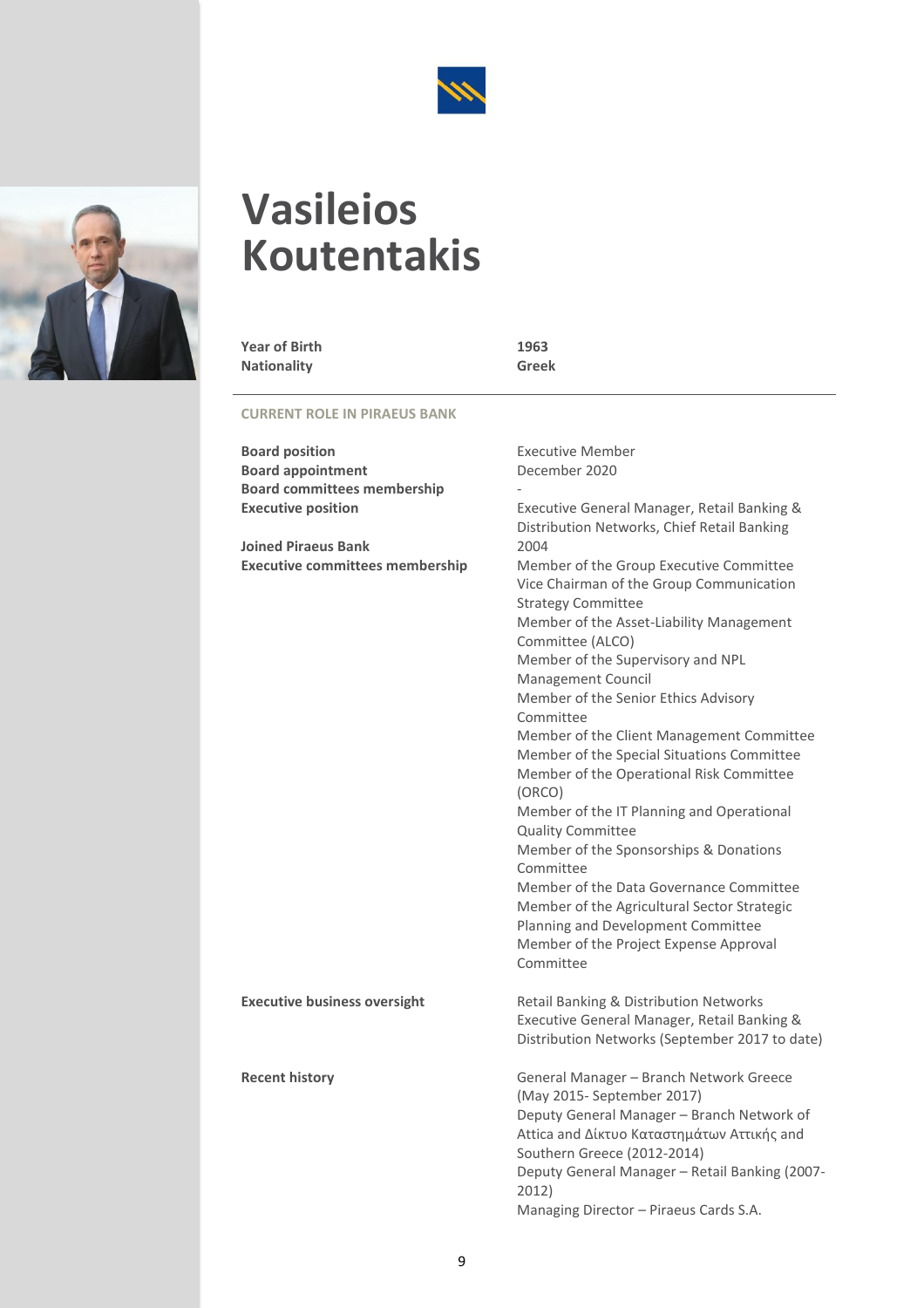

(2004-2012)

-

### **PREVIOUS PROFESSIONAL OCCUPATION**

| 2003 to 2004             | Director - Consumer Lending, Citibank N.A.<br>Athens, Greece               |
|--------------------------|----------------------------------------------------------------------------|
| 1999 to 2003             | Area Manager - Branch Network, Citibank N.A,<br>Athens, Greece             |
| 1996 to 1998             | Manager – Diners Club, Citibank N.A, Athens,<br>Greece                     |
| 1993 to 1995             | Marketing Manager- White Spirits & Liqueurs,<br>S&F&A MFTAXA S.A.          |
| 1990 to 1993             | Assistant Product Manager,<br>Procter & Gamble Hellas S.A.                 |
|                          | Product Assistant, Procter & Gamble Hellas S.A.                            |
| <b>OTHER MEMBERSHIPS</b> |                                                                            |
| 2020 to present          | Member and HBA Representative of Liquidity<br>Council, Ministry of Finance |
| 2019 to present          | Member of the Executive Committee, Hellenic<br><b>Bank Association</b>     |
| 2018 to present          | Chairman of INSEAD NAA, Greece                                             |
| 2004-2012                | Board Member of VISA Hellas                                                |

**ACADEMIC CREDENTIALS**

INSEAD, Fontainebleau, France – MBA, 1990

National Technical University of Athens – Diploma in Electrical Engineering, 1987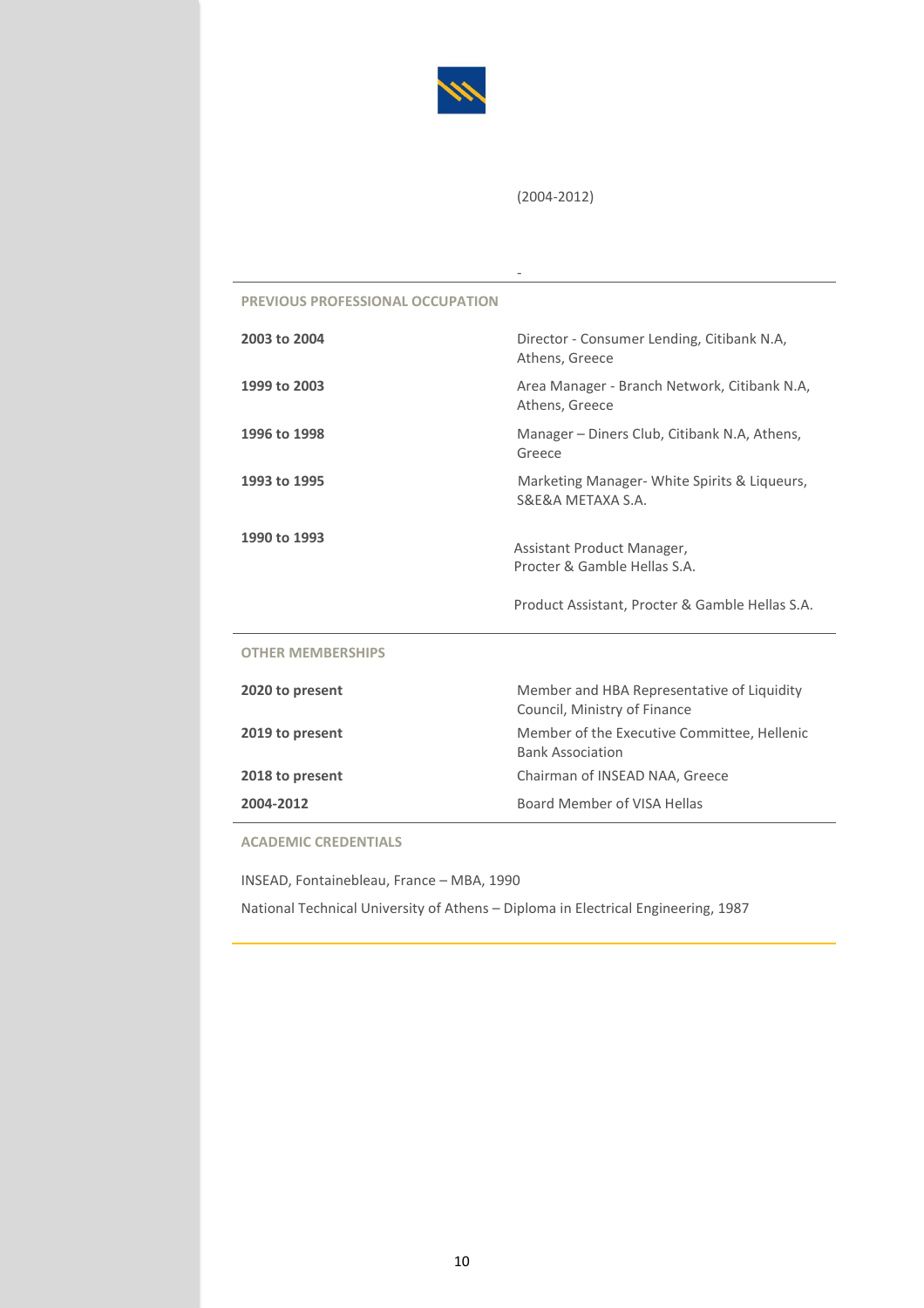

# **Dimitriοs Mavroyiannis**

**Year of birth 1971 Nationality Greek**

| <b>Board committees membership</b>      | Member of the Group Executive Committee                                                                                                                                                                                                                                                                                                                                                                                                                                                                                                                                                                         |
|-----------------------------------------|-----------------------------------------------------------------------------------------------------------------------------------------------------------------------------------------------------------------------------------------------------------------------------------------------------------------------------------------------------------------------------------------------------------------------------------------------------------------------------------------------------------------------------------------------------------------------------------------------------------------|
| <b>Executive position</b>               | Executive General Manager, Group Chief<br><b>Operating Officer</b>                                                                                                                                                                                                                                                                                                                                                                                                                                                                                                                                              |
| <b>Joined Piraeus Bank</b>              | 2019                                                                                                                                                                                                                                                                                                                                                                                                                                                                                                                                                                                                            |
| <b>Executive committees membership</b>  | Chair of the IT Planning & Operational Quality<br>Committee<br>Chair of the Data Governance Committee<br>Chair of the Coronavirus Task Force<br>Dep. Chair of the Senior Expenses Committee<br>Member of the Supervisory and<br><b>NPL</b><br><b>Management Council</b><br>Member of the Expenses Committee<br>Member of the Operational Risk Committee<br>(ORCO)<br>Member of the Risk Model Oversight<br>Committee<br>Member of the Project Expense Approval<br>Committee<br>Member of the Client<br>Management<br>Committee<br>Member of the Transformation Committee<br>Member of the Real Estate Committee |
| <b>Executive business oversight</b>     | Group Support/Operations                                                                                                                                                                                                                                                                                                                                                                                                                                                                                                                                                                                        |
| <b>Recent history</b>                   |                                                                                                                                                                                                                                                                                                                                                                                                                                                                                                                                                                                                                 |
| <b>DREVIOUS BROEFSCIONAL OCCURATION</b> |                                                                                                                                                                                                                                                                                                                                                                                                                                                                                                                                                                                                                 |

| <b>PREVIOUS PROFESSIONAL OCCUPATION</b> |  |  |  |
|-----------------------------------------|--|--|--|
|-----------------------------------------|--|--|--|

| 2015 to 2018 | Commercial Bank of Dubai (CBD), Chief<br>Information Officer                            |
|--------------|-----------------------------------------------------------------------------------------|
| 2012 to 2014 | Commercial Bank of Qatar (CBQ), Chief<br>Technology Officer                             |
| 2009 to 2012 | Eurobank EFG, Group CIO - General<br>Manager                                            |
| 2007 to 2009 | Eurobank EFG, CIO Greece - Deputy General<br>Manager                                    |
| 2005 to 2007 | Eurobank EFG, Retail Banking, Head of Retail<br>IT Strategy – Assistant General Manager |

<span id="page-11-0"></span>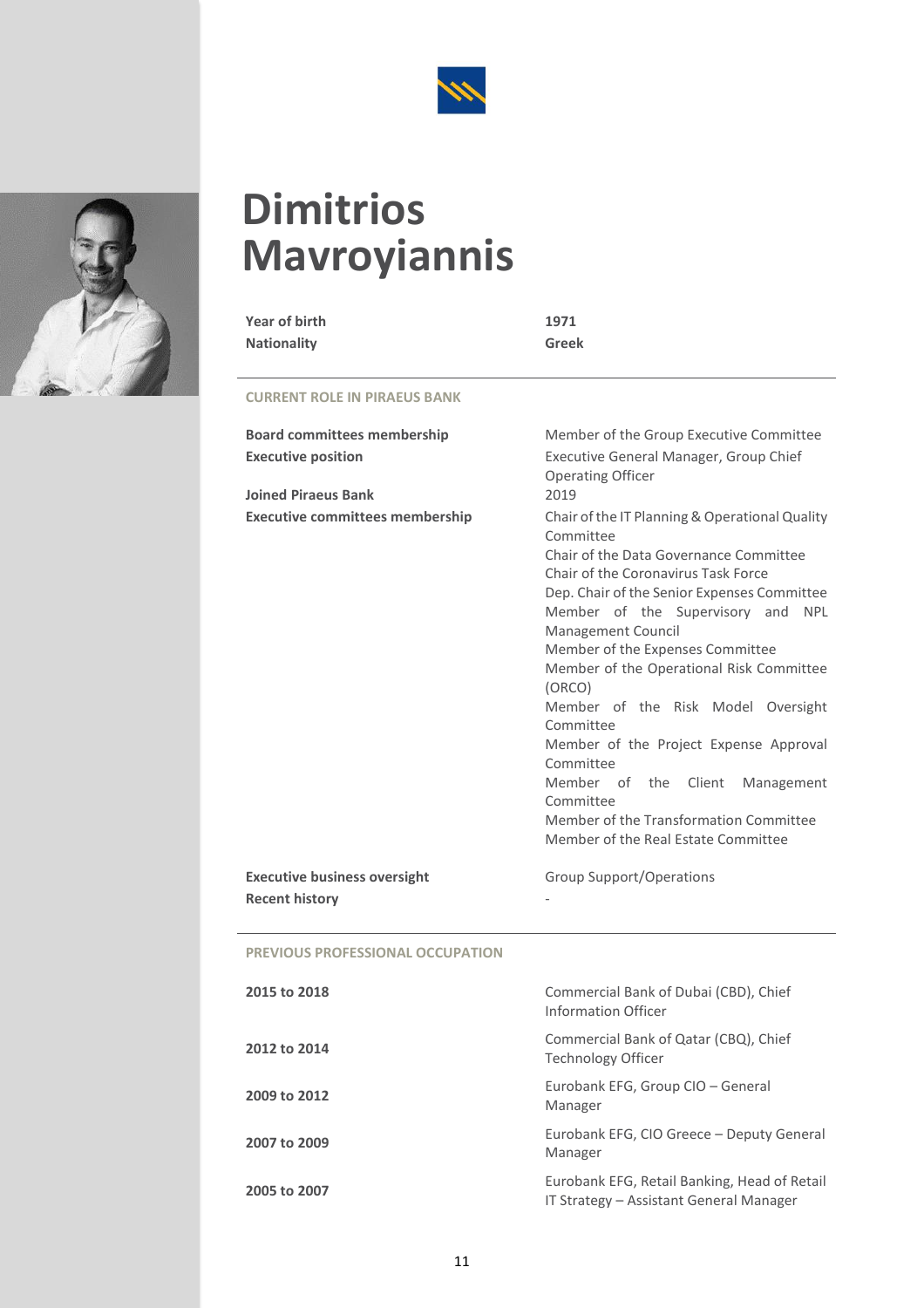

| 2002 to 2005 | EFG e-Solutions, CEO                                                                              |
|--------------|---------------------------------------------------------------------------------------------------|
| 2001 to 2002 | EFG e-Solutions, Director- Electronic<br><b>Financial Services</b>                                |
| 1999 to 2001 | Eurobank EFG, Retail Banking, Manager e-<br><b>Banking</b>                                        |
| 1996 to 1999 | IBM UK Ltd., Global Services - Banking<br>Finance & Securities, Senior Consultant -<br>SEMEA lead |

Founder and President of the CIO Greece forum (2009 – 2012) Member of Gartner's GCC Advisory Board Founding Member of EMC's Council for Information Advantage

### **ACADEMIC CREDENTIALS**

MBA, Strategic Management, University of London, Imperial College

M.Sc. in Computer Science, University of London, UCL

B.Eng., Control Systems, University of Sussex

Research towards a Ph.D.titled "An ID Locator in the GSM Network", University of London, UCL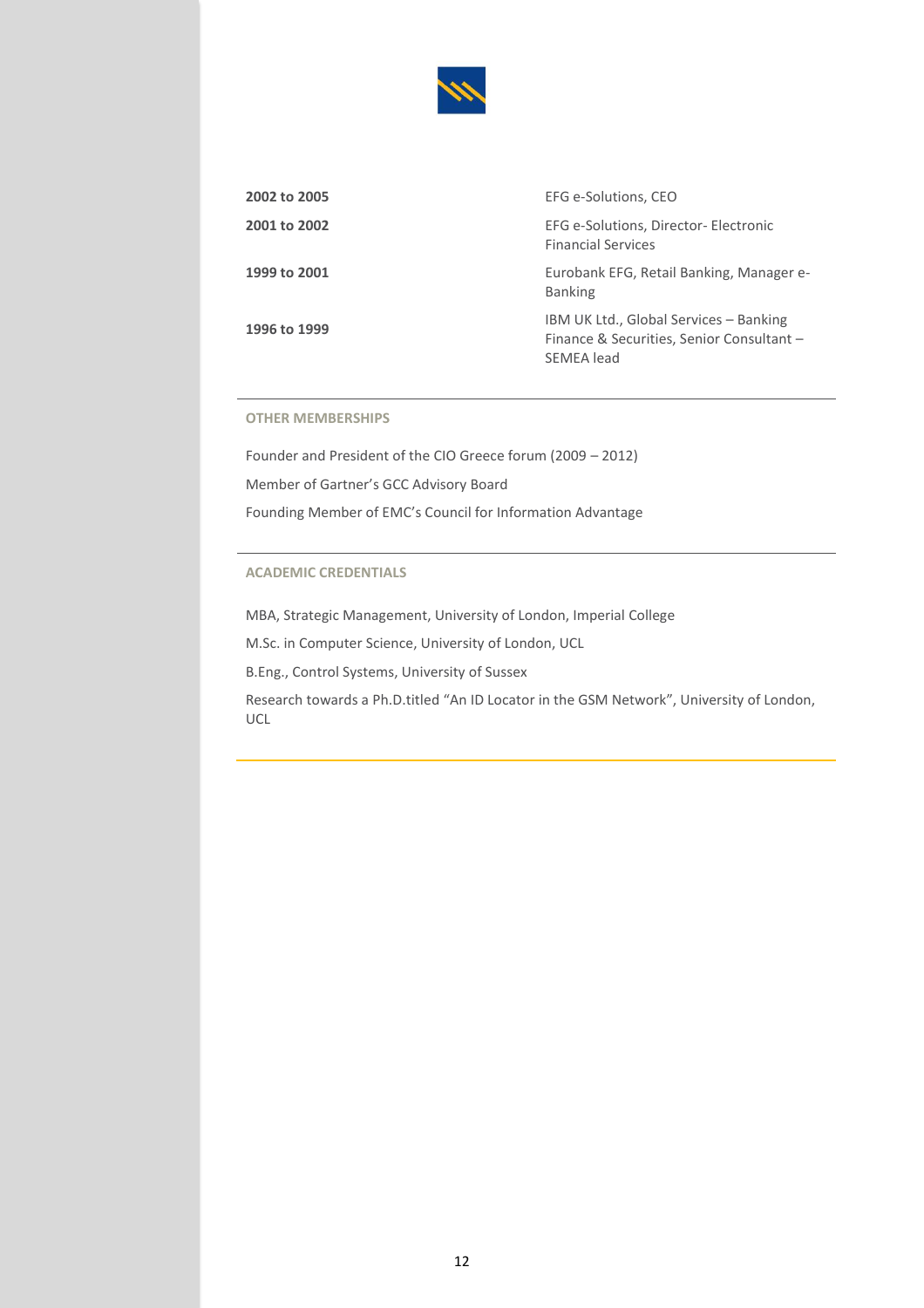

### <span id="page-13-0"></span>**Emmanouil Bardis**

### **Year of birth 1967 Nationality Greek**

### **CURRENT ROLE IN PIRAEUS BANK**

| <b>Executive position</b><br><b>Joined Piraeus Bank</b> | Member of the Group Executive Committee<br>Executive General Manager, Group Chief Credit<br>Officer<br>2017                                                                                                                                                                                                                                                                                                             |
|---------------------------------------------------------|-------------------------------------------------------------------------------------------------------------------------------------------------------------------------------------------------------------------------------------------------------------------------------------------------------------------------------------------------------------------------------------------------------------------------|
| <b>Executive committees membership</b>                  | Chair of the Special Situations Committee<br>Vice-Chairman of the Senior Credit Committee<br>Vice-Chairman of the Risk Model Oversight<br>Committee (RMOC)<br>Vice-Chairman of the Provisioning Committee<br>Member of the Supervisory & NPL Management<br>Council<br>Member of the Senior Ethics Advisory Committee<br>Member of the Client Management Committee<br>Member of the Operational Risk Committee<br>(ORCO) |
| <b>Executive business oversight</b>                     | Group Credit                                                                                                                                                                                                                                                                                                                                                                                                            |
| <b>Recent history</b>                                   |                                                                                                                                                                                                                                                                                                                                                                                                                         |

### **PREVIOUS PROFESSIONAL OCCUPATION**

| 2006 to 2017 | Alpha Bank, Athens, Greece, Senior Credit Officer,<br>Wholesale Credit Division, 2015                                              |  |
|--------------|------------------------------------------------------------------------------------------------------------------------------------|--|
|              | Senior Manager, International Wholesale Banking<br>Division, 2014                                                                  |  |
|              | Senior Project Manager, Structured Finance<br>Division, Head of Energy Desk, 2006-2014                                             |  |
| 2001 to 2006 | Emporiki Bank (Group Credit Agricole), Athens,<br>Greece, Manager, Structured Finance Division                                     |  |
| 2000 to 2001 | The Bank of Tokyo-Mitsubishi, London, UK, Senior<br>Relationship Manager, Greek Desk                                               |  |
| 1996 to 2000 | GE Capital - Structured Finance Group, London,<br>UK, Associate, Project Finance and Private Equity,<br><b>Energy and Telecoms</b> |  |
| 1995 to 1996 | General Electric Company (USA), Completed<br>Financial<br>Management Program<br>(FMP)<br>Traineeship                               |  |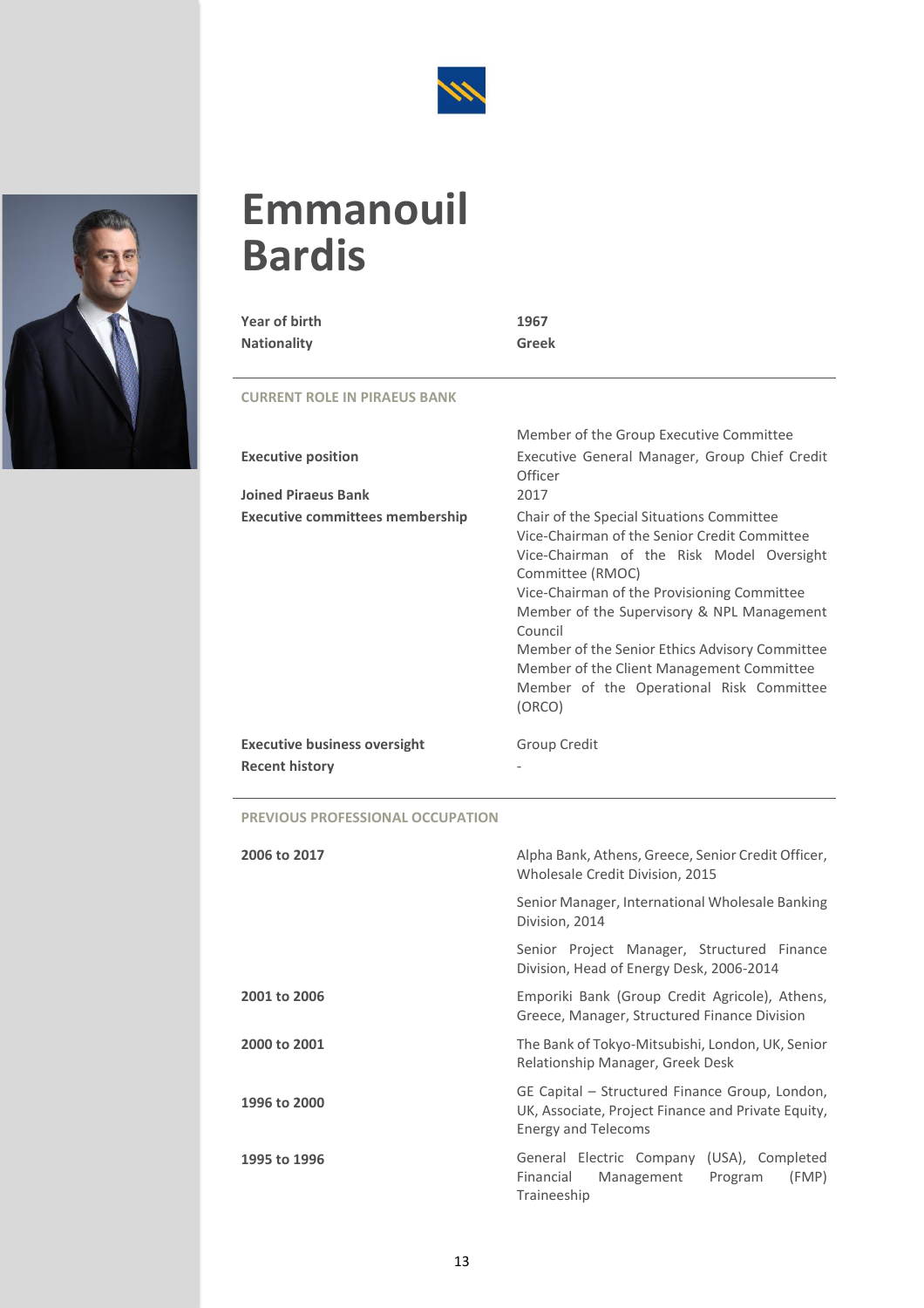

| 1989 to 1991             | Motor Oil Hellas - Oil Refineries, Athens, Greece,<br>Assistant Project Manager, R&D                                   |
|--------------------------|------------------------------------------------------------------------------------------------------------------------|
| <b>OTHER MEMBERSHIPS</b> |                                                                                                                        |
| 2013 to 2017             | OKTA – Oil Refinery, Skopje, FYROM, Board<br>Member, appointed by Alpha Bank                                           |
| 2013 to 2017             | Vardax S.A., Thessaloniki-Skopje Crude Oil<br>Pipeline, Thessaloniki, Greece, Board Member,<br>appointed by Alpha Bank |

### **ACADEMIC CREDENTIALS**

Master of Business Administration, Erasmus University, Rotterdam School of Management, Rotterdam, The Netherlands, 1994

MBA Exchange Student, The University of Michigan, School of Business Administration, Michigan, USA, 1993

MSc. Mechanical Engineering – major in Design Engineering, National Technical University of Athens, Greece, 1989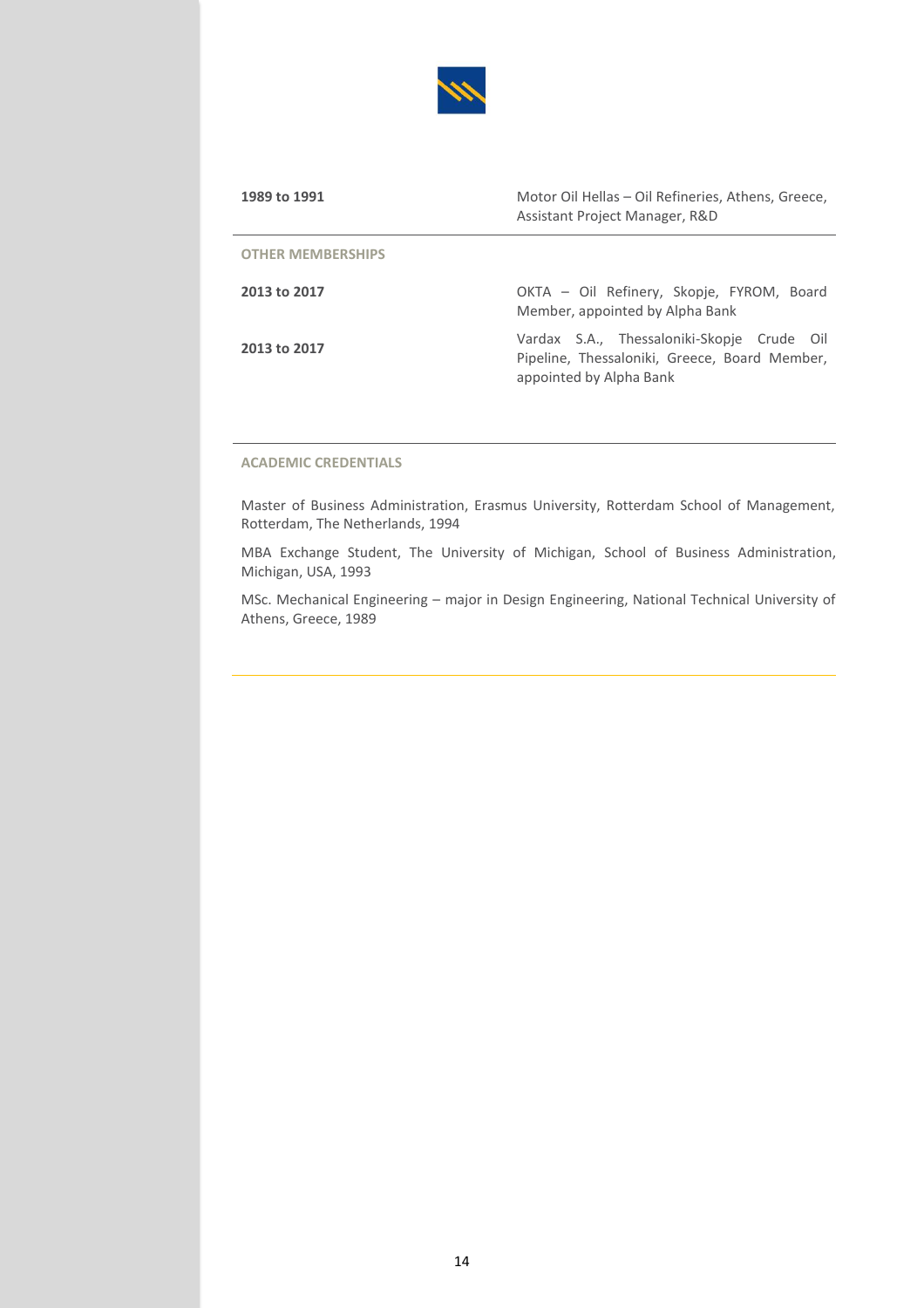



# <span id="page-15-0"></span>**Ioannis Stamoulis**

| Year of birth      | 1975  |
|--------------------|-------|
| <b>Nationality</b> | Greek |

**CURRENT ROLE IN PIRAEUS BANK**

|                                        | Member of the Group Executive Committee                                                                                                                                                                                                                                                                                                                                                                                                                                                                                                             |  |
|----------------------------------------|-----------------------------------------------------------------------------------------------------------------------------------------------------------------------------------------------------------------------------------------------------------------------------------------------------------------------------------------------------------------------------------------------------------------------------------------------------------------------------------------------------------------------------------------------------|--|
| <b>Executive position</b>              | Executive General Manager, Group Chief Risk Officer                                                                                                                                                                                                                                                                                                                                                                                                                                                                                                 |  |
| <b>Joined Piraeus Bank</b>             | 2007                                                                                                                                                                                                                                                                                                                                                                                                                                                                                                                                                |  |
| <b>Executive committees membership</b> | Chair of the Provisioning Committee<br>Chair of the Risk Model Oversight Committee (RMOC)<br>Chair of the International Banking A Committee<br>Member of the Supervisory and NPL Management<br>Council<br>Member of the Asset-Liability<br>Management<br>Committee (ALCO)<br>Member of the Senior Credit Committee<br>Member of the Recovery Credit Committee<br>Member of the Group Planning Committee<br>Member of the Macroeconomic Affairs Committee<br>Member of the Special Situations Committee<br>Member of the Client Management Committee |  |
| <b>Executive business oversight</b>    | Risk Management                                                                                                                                                                                                                                                                                                                                                                                                                                                                                                                                     |  |
|                                        |                                                                                                                                                                                                                                                                                                                                                                                                                                                                                                                                                     |  |

**Recent history** -

**PREVIOUS PROFESSIONAL OCCUPATION**

| 2007 to 2020 | Piraeus Bank S.A.                                           |
|--------------|-------------------------------------------------------------|
|              | Deputy Chief Risk Officer (2017-2020)                       |
|              | Senior Director, Group Credit Risk Division (2011-<br>2017) |
|              | Senior Manager, Retail Credit Risk Division (2007-<br>2011) |
| 2006 to 2007 | National Bank of Greece,                                    |
|              | Senior Officer of Collections Division                      |
|              |                                                             |

Statistical Decisions Ltd.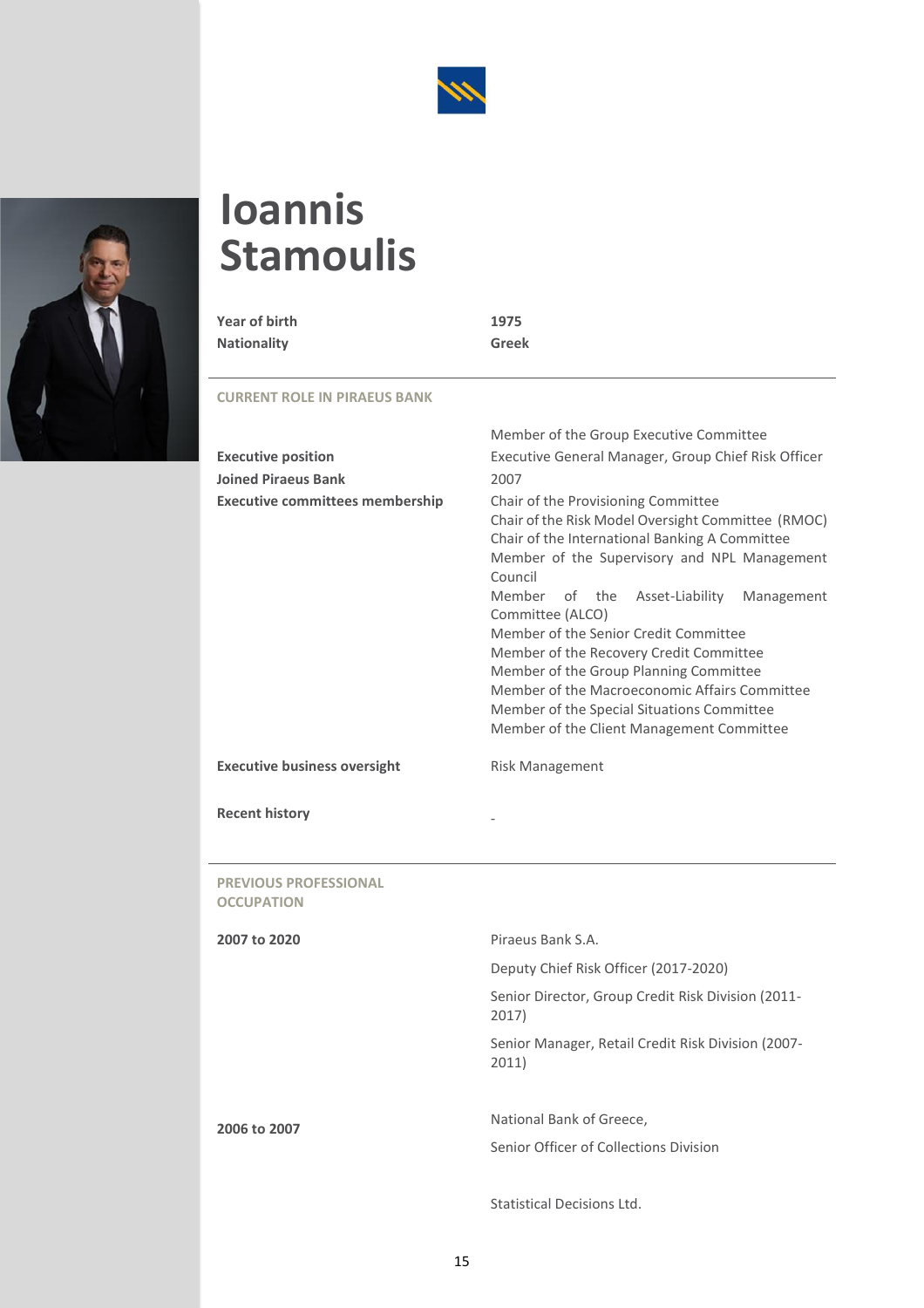

| 2003 to 2006 | Head of Greece Office      |
|--------------|----------------------------|
|              | Quantos Ltd.               |
| 2002 to 2003 | <b>Consulting Services</b> |

**Current** 

**Past** -

**ACADEMIC CREDENTIALS**

"Transition to General Management Program", INSEAD, France, 2017

M.Sc. Statistics, Athens University of Economics & Business and Catholic University of Leuven, 1997- 1999

BSc Mathematics, Aristotle University of Thessaloniki, Greece, 1996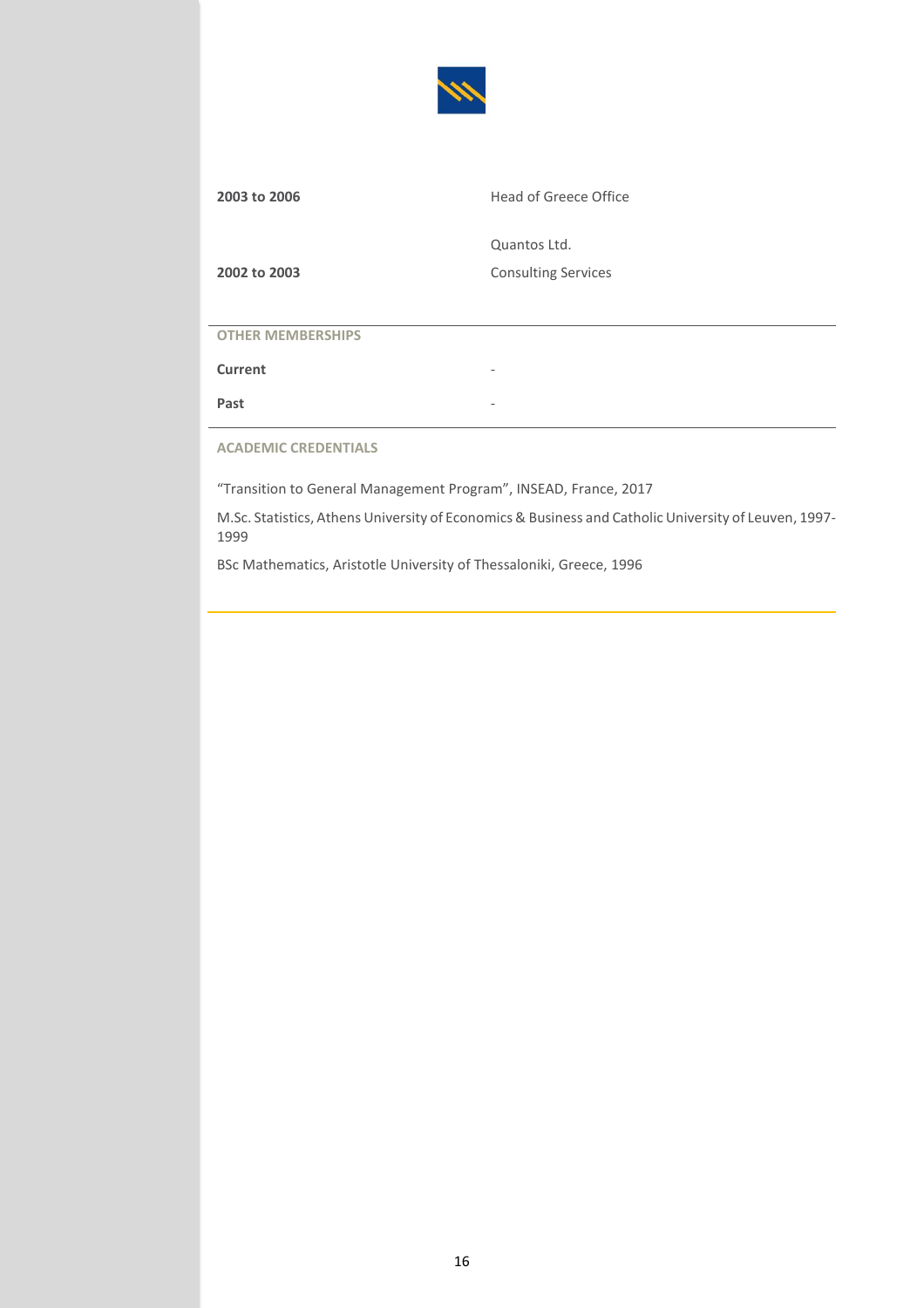

# <span id="page-17-0"></span>**Theodore Tzouros**

| Year of birth      | 1977  |
|--------------------|-------|
| <b>Nationality</b> | Greek |

|                                                   | Member of the Group Executive Committee                                                                                                                                                                                                                                                                                                                                                                                                                                                                                                                                                                      |
|---------------------------------------------------|--------------------------------------------------------------------------------------------------------------------------------------------------------------------------------------------------------------------------------------------------------------------------------------------------------------------------------------------------------------------------------------------------------------------------------------------------------------------------------------------------------------------------------------------------------------------------------------------------------------|
| <b>Executive position</b>                         | Executive General Manager, Group Chief Corporate<br>and Investment Banking                                                                                                                                                                                                                                                                                                                                                                                                                                                                                                                                   |
| <b>Joined Piraeus Bank</b>                        | 2022                                                                                                                                                                                                                                                                                                                                                                                                                                                                                                                                                                                                         |
| <b>Executive committees membership</b>            | Member of Supervisory and NPL Management<br>Council<br>Member of Asset - Liability Management Committee<br>(ALCO)<br>Member of Senior Credit Committee<br>Member of Recovery Credit Committee<br>Member of Agricultural Sector Strategic Planning and<br>Development Committee<br>Member of Special Situations Committee<br>Member of Client Management Committee<br>Member of Group Communication<br>Strategy<br>Committee<br>Member of Project Expense Approval Committee<br>Member of Senior Ethics Advisory Committee<br>Member of Operational Risk Committee (ORCO)<br>Member of Provisioning Committee |
| <b>Executive business oversight</b>               | Corporate and Investment Banking                                                                                                                                                                                                                                                                                                                                                                                                                                                                                                                                                                             |
| <b>Recent history</b>                             | Piraeus Bank Group, General Manager, Head of<br>Corporate Recovery (2013-2019)                                                                                                                                                                                                                                                                                                                                                                                                                                                                                                                               |
| <b>PREVIOUS PROFESSIONAL</b><br><b>OCCUPATION</b> |                                                                                                                                                                                                                                                                                                                                                                                                                                                                                                                                                                                                              |
| 2019 to 2022                                      | Intrum Hellas A.E.D.A.D.P: General Manager, Head of<br>Corporate & Shipping Recovery                                                                                                                                                                                                                                                                                                                                                                                                                                                                                                                         |
| 2011 to 2013                                      | National Bank of Greece, Director, Investment<br><b>Banking Unit</b>                                                                                                                                                                                                                                                                                                                                                                                                                                                                                                                                         |
| 2005 to 2011                                      | Eurobank, Director, Project Finance Unit /<br><b>Investment Banking Unit</b>                                                                                                                                                                                                                                                                                                                                                                                                                                                                                                                                 |
| 2002 to 2005                                      | Deloitte, London, Assurance & Advisory / Energy &                                                                                                                                                                                                                                                                                                                                                                                                                                                                                                                                                            |
|                                                   | <b>Utilities</b>                                                                                                                                                                                                                                                                                                                                                                                                                                                                                                                                                                                             |